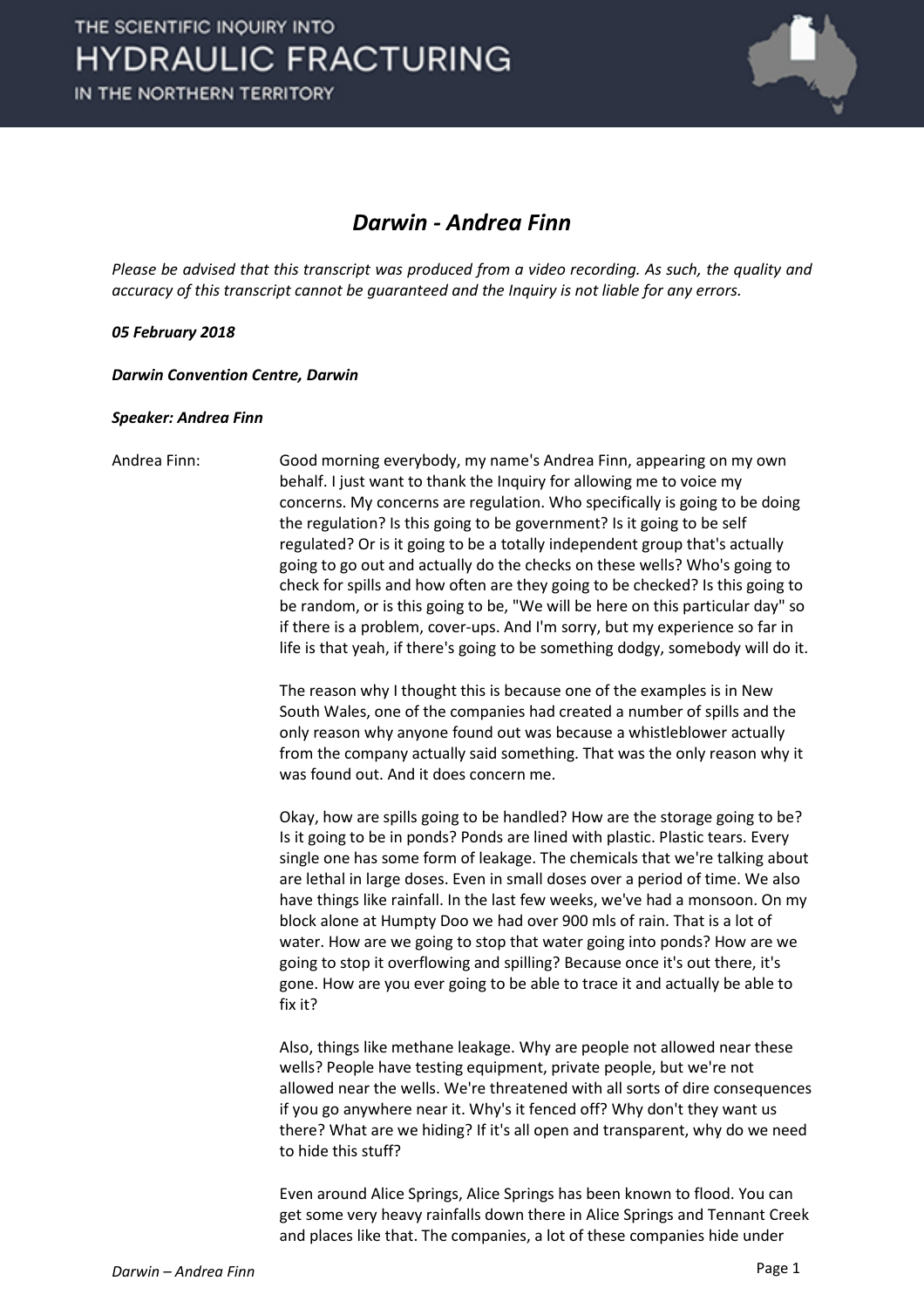

offshore and they hide behind shell companies. Who's going to pay for the damage? How are we actually going to actually get the money? Examples are places like Mt Todd mine down near Katherine. It has ponds full of heavy metal. It's been abandoned. Basically, we're the ones ... What they're doing is they're releasing some of the water into the waterways. Heavy metal builds up into the base. Fish feed off that, eventually the chain ... Another one is McArthur River Mine. These are all places that have done environmental spills, and everyone's like "No it's okay, don't worry about it, [inaudible]." No, how about we just stop destroying things because it only gets worse?

Another one is things like the ads on TVs. It gives you the good points, it doesn't tell you the whole lot. There's a guy called Greg, he declines to give his surname. He says he's the owner of Tarlee Station. He states he's an environmentalist and he has no fear of fracking. He says he wouldn't put his family at risk and he would never harm the environment. He has no fear of contamination. What he fails to tell everybody is his property is up for sale. Why? If it's so great, why is his property up for sale? Why doesn't he tell anyone that his property is up for sale? All you have to do is Google it, go onto Domain. Type in 'Tarlee Station.'

And to anyone that thinks hydraulic fracturing is a good thing, at this present time I'm personally affected by aquifer contamination. I own 35 acres in Katherine. I purchased this land as a retirement block. My problem is the Tindall aquifer's contaminated with PFAS. My land is now considered worthless. I have at my own expense purchased three 25,000 litre rainwater tanks to collect rainwater so I can rent my property and as a duty of care to my tenant. I'm now told that PFAS is in the dust and any dust on my roof is now in my rainwater tanks, so I now have the cost of having to test my water. Not just my bore but now my rainwater tanks as well. Who pays for this? I'm paying for it. \$280 every time I want to get my water tested, and I have to do this every three months to try and make sure that I've got some form of duty of care so I can actually rent my place out. Well at present, I have no tenant. Nobody's interested in living in a contaminated environment.

I do have the right to pay my mortgage and I do have the right to pay my rates. It's supposed to be an open and transparent system from the Government and the Department of Health. And the only way I can get information is through the Department of Health in New South Wales and Queensland. Those are the ones that are telling us don't eat eggs, don't drink milk, don't eat the meat on your block. The drinking of the water, limit eating of the fruit and vegetables that you grow on your own block. I'm getting that from interstate, not from here. So, the open and transparent thing, that's why I'm worried that cover ups and stuff like that, because so far we're not being told the full truth. We have to go looking for the information ourselves.

They said that shellfish was fine, now they've backtracked on that and they've said "Oh, well just eat it limited," now they're saying don't eat it at all. The whole of the Katherine area is completely, it's just a no man's land.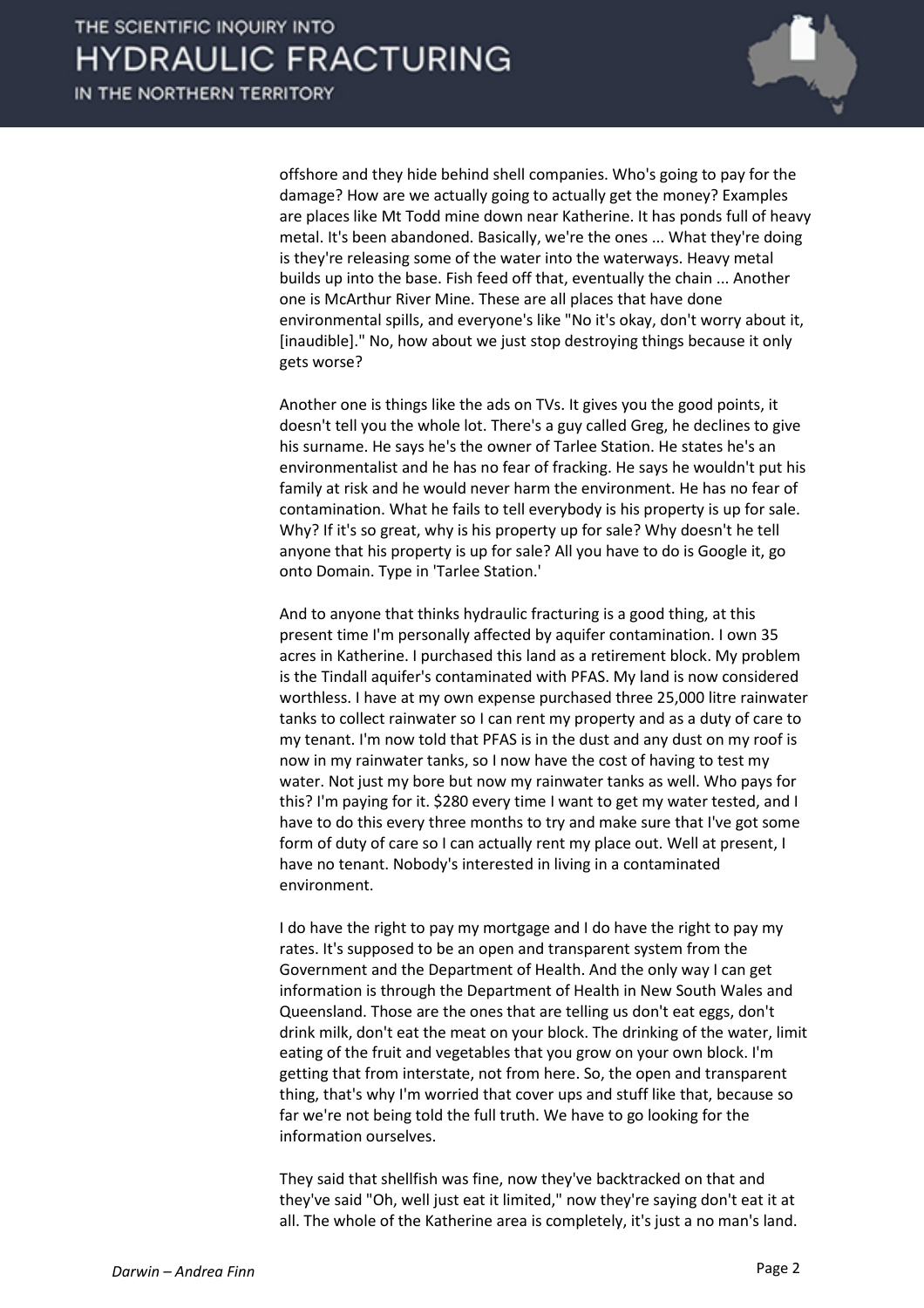

My land is worthless. Anyone want to buy 35 acres in Katherine? If they can't tell us the truth about PFAS then why would they tell us the truth about the chemicals in fracking and what's really going on? Do I trust our government? No I don't. They promised a [inaudible] at the last election on the behaviour of the previous government. Now they tell us that they won't do it because it's not in the best interest of Territorians. Again, what are they hiding? What don't they want us to know? I think most people have a pretty good idea of what's going on.

Knowing these things, how can we risk fracking? I fear for the future and I fear what we're leaving our children and our children's children. I fear for the ones who can't live without water. There's also the emotional and financial cost to the people that are directly affected, and it won't be the companies. It's the little people, it's the people like me, it's the people of Katherine. The people now sitting there going, "Well what do we do? Our livelihood is gone but we've been told that there's nothing going to be done because they can't prove things." Well, you read up on PFAS in Europe. It's linked to cancers, it's linked to birth defects, it's linked to so many different problems. Yet nobody wants to actually do a proper study to prove it, but anyone who lives in and around the area where PFAS was produced or used all suffer higher rates of unusual cancers. Clusters.

And this is in a town where you can monitor. What are you going to do out in areas where you can't monitor? Who's going to be out there checking? Who's going to be out there protecting the environment, protecting people, protecting our future? Because that's what it comes down to. For the handful of jobs, I don't think it's worth it. And that's pretty much all I've got to say, thank you.

Hon. Justice Pepper: Thank you very much for that presentation. I just had a couple of questions. Sorry, I'm not in any way arguing with you, but have you had an official evaluation on the land? Has someone-

Andrea Finn: I tried to sell it. It was on the market for 15 months.

Hon. Justice Pepper: No buyers, okay.

- Andrea Finn: I've had a lot of people tell me that, "Oh no, PFAS is okay," and I said, "Okay if it's fine you buy the block." "Oh no, I don't want it." And I've had some people say, "Oh yeah, I'll give you 10 cents on the dollar, that's \$30,000." I still have a mortgage. That's not going to cover even part of my mortgage.
- Hon. Justice Pepper: I understand, and you also made reference to ads on the television. Most of the panel are not from here. What ad were you referring to? I'm interested to know about that.

Andrea Finn: Okay, it's a guy, he's in his farm gear and-

Hon. Justice Pepper: It's a recent ad?

Andrea Finn: Yeah, it's on TV.